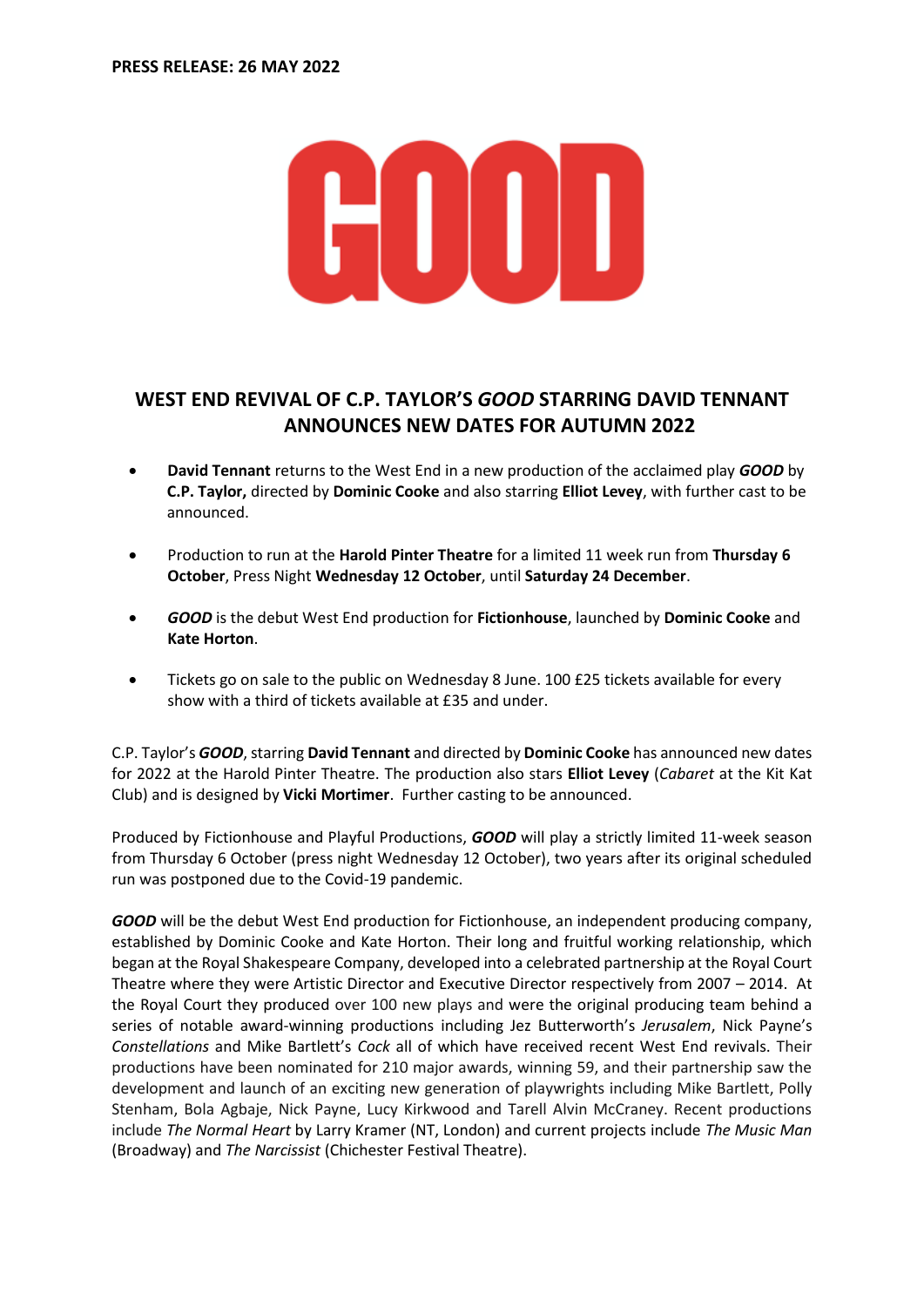Previous ticket holders for *GOOD* will be contacted and given a priority booking period in which to rebook their tickets. Tickets will go on general sale to the public on Wednesday 8 June 2022.

John Halder is a good man. But John Halder must adapt to survive.

How is it possible to be a good person when things are falling apart?

As the world faces a World War, John Halder, a decent, intelligent, music-loving German professor, finds himself swept along in a movement that crescendos towards an unthinkable finale. *GOOD* is a warning for our times.

Olivier Award-winning director Dominic Cooke reimagines one of Britain's most powerful, political plays with David Tennant returning to the West End, for 11 weeks only.

#### **Speaking about making his West End return in** *GOOD,* **David Tennant said:**

*'Dominic is one of the UK's all-time great theatre directors. I am really inspired and delighted to finally... FINALLY... get a chance to work with him, and especially on a wonderful play like C. P. Taylor's GOOD - a fantastic bit of writing that is more pertinent and resonant now than it has ever been'.*

#### **Speaking about directing** *GOOD***, Dominic Cooke said:**

*'David Tennant is one of our finest actors and has the ideal combination of wit, warmth and charisma to bring John Halder vividly to life. I'm delighted that he has stuck with the show after such a long delay and am looking forward to finally starting work with him and the talented Elliot Levey on this remarkable play. C.P. Taylor's modern classic, about the perils of denial, is an apposite fable for our troubled times and a great fit for Fictionhouse's first West End production'.* 

**Speaking about** *GOOD* **being the debut West End production for Fictionhouse, Kate Horton said: '***I am thrilled that we can finally confirm that our production is happening. Such is our drive to bring this superb play to audiences that David and Dominic have remained steadfast throughout. GOOD encompasses all we hope for with our work at Fictionhouse - brilliant and absorbing writing that illuminates our world, made by our greatest actors, directors and designers'.* 

**Tickets for the new dates for** *GOOD* **at The Harold Pinter Theatre go on sale at 8am, Wednesday 8 June 2022 - [www.goodtheplay.com](http://www.goodtheplay.com/)**.

## **ENDS**

**For press enquiries please contact:** James Lever[: james@joallanpr.com](mailto:james@joallanpr.com) | +44 (0) 7753 222 768 Kitty Greenleaf[: kitty@joallanpr.com](mailto:kitty@joallanpr.com) | +44 (0) 7545 131 539 Jo Allan[: jo@joallanpr.com](mailto:jo@joallanpr.com) | +44 (0) 7889 905 850

## **NOTES TO EDITORS**

Fictionhouse and Playful Productions present C.P. Taylor's *GOOD*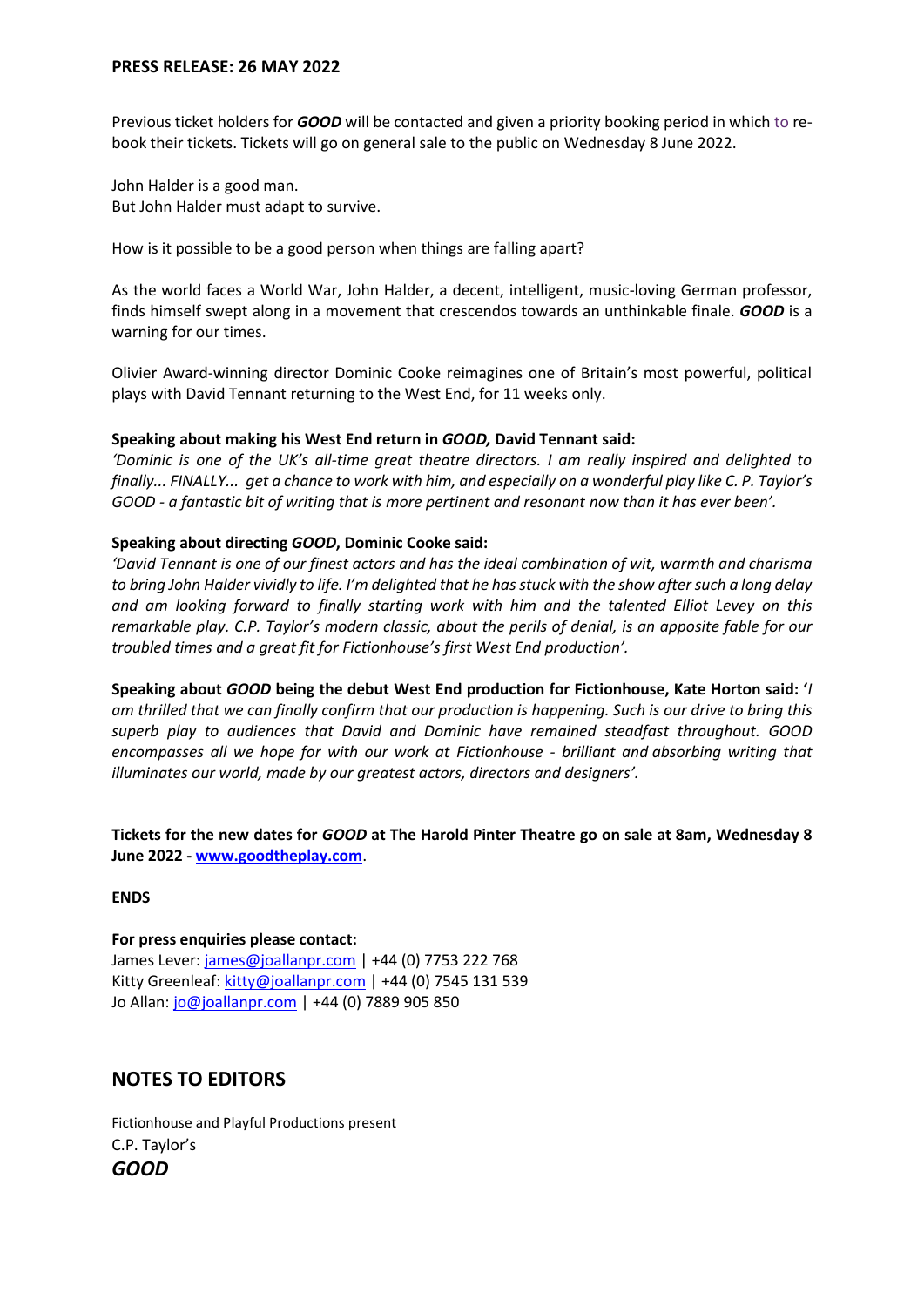Wednesday 6 October – Saturday 24 December 2022 Press night: Wednesday 12 October 2022 Harold Pinter Theatre

Director: **Dominic Cooke**

Cast: **David Tennant** (Halder) and **Elliot Levey** (Maurice+)

### **BIOGRAPHIES**

**David Tennant (Halder)** David Tennant has worked extensively in theatre, television and film, winning numerous awards for his work including the Critics Circle Award for Best Shakespearean Performance and the Special Recognition Award at the NTAs in 2015. Tennant was last in the West End as Don Juan in Soho in 2017 directed by Patrick Marber. Other stage work includes *Richard II* and *Hamlet* for the RSC, *Much Ado About Nothing* in the West End *and Lobby Hero* at the Donmar Warehouse.

His film credits include *Mary Queen of Scots*, *You Me & Him*, *Mad to be Normal*, *Fright Night*, *Harry Potter and the Goblet of Fire* and *Bright Young Things*. On television he is best known for playing the tenth incarnation of the Doctor in the BBC's classic series Doctor Who, and will be returning in the iconic role in 2023. Recent TV work includes BBC's *Around The World in 80 Days* and *Staged*, Channel 4's *Deadwater Fell* and *Good Omens* for Amazon.

Upcoming projects include playing the title role in *Litvenenko* for ITV, *Inside Man* for BBC and season two of *Good Omens*.

**Elliot Levey (Maurice+)** Theatre credits include *Cabaret* at the Kit Kat Klub for which he won the 2022 Olivier Award for Best Supporting Actor in a Musical, *Snowflake (*Kiln Theatre), *Three Sisters* (Almeida Theatre), *Mary Stuart* (Duke of York's Theatre), *Saint Joan* and *Coriolanus* (Donmar Warehouse), *The Mighty Walzer* (Royal Exchange, Manchester), *The Ruling Class* (Trafalgar Studios), *Much Ado About Nothing* (Wyndham's) and multiple productions at the National Theatre including *Danton's Death, The Habit of Art, All's Well That Ends Well, England People Very Nice, His Dark Materials* and *Henry IV Parts I & II.*

His TV credits include *Quiz, The Child in Time, Press, Man Down, Martin's Close, Anne, State of the Union, Peaky Blinders, Da Vinci's Demons, Life, Truth Seekers, Watergate, Black Earth Rising, Grantchester, Parade's End, Robin Hood, A Touch of Cloth, A Midsummer Night's Dream, Ripper Street, The Wrong Mans, Jamaica Inn, Silent Witness, Hotel Babylon, New Tricks and Fat Friends.*

His film credits include *The Chamber, Spooks, Denial*, *Fallen, Florence Foster Jenkins, The Lady in the Van*, *The Low Down*, *Philomena* and *The Queen*

**C. P. Taylor (Writer)** was born in Glasgow in 1929. During his thirty-year career, he wrote more than seventy plays for theatre and television, many of which were first performed at the Traverse Theatre, Edinburgh, and Live Theatre, Newcastle. He was a unique and much-loved author equally at ease writing for the RSC or West End or working in the educational and community sectors where he pioneered new inclusive approaches to writing for children and young people. His plays include *Schippel***,** *The Plumber, And a Nightingale Sang, Bread and Butter, Walter, Black and White Minstrels, Allergy, Bandits* and *Bring Me Sunshine*. Plays for young people include *Operation Elvis, The Rainbow Coloured Disco Dancer* and *You are my Hearts Delight. GOOD* was first produced by the RSC in 1981, playing at the Donmar Warehouse, Aldwych Theatre and subsequently on Broadway. A film featuring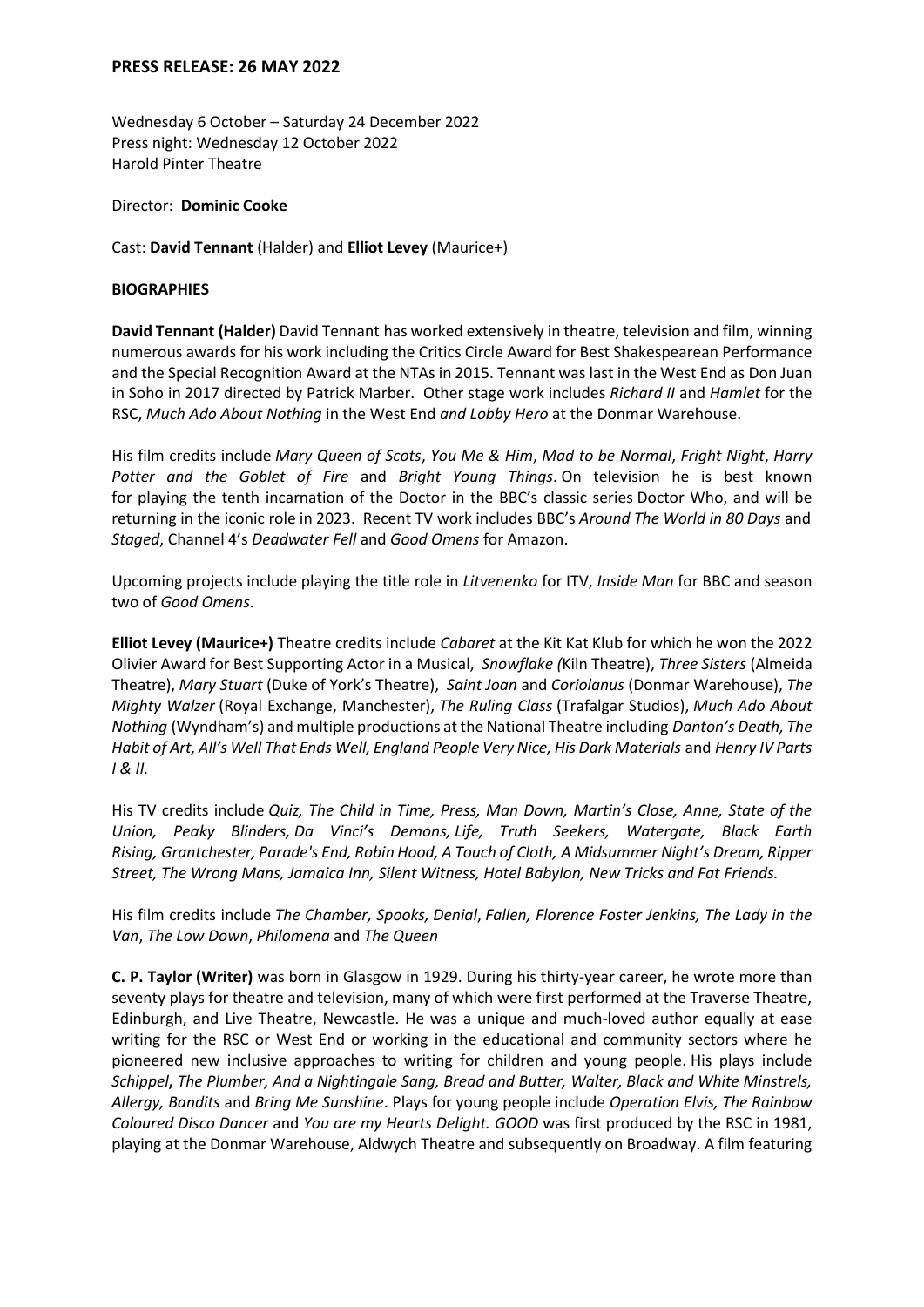Viggo Mortensen, Jodie Whittaker and Jason Isaacs was released in 2008. Cecil died in 1981 aged 52 leaving behind an extraordinary legacy and his influence continues to be felt today.

**Dominic Cooke (Director)** is a highly accomplished theatre, film, and television director based in London. Dominic was Artistic Director of the Royal Court Theatre from 2007 to 2013. During his tenure at the Royal Court he directed *Clybourne Park* by Bruce Norris, for which he was nominated as Best Director for the Evening Standard Awards. He won the 2018 Critic's Circle Best Director Award for his National Theatre production of *Follies* starring Imelda Staunton. The show was also nominated for ten Olivier Awards, winning two, including Best Musical Revival and returned for a second run in 2019. His previous production, August Wilson's *Ma Rainey's Black Bottom*, also at the National Theatre, won an Olivier Award for Best Revival. More recently he directed *The Normal Heart* (co-produced with Fictionhouse) and *The Corn Is Green* at the National Theatre. He has successfully moved over to television and film. In 2015 he scripted and directed the BAFTA nominated series of Shakespeare history plays *The Hollow Crown - Wars of the Roses*, which was produced by Sam Mendes and featured Benedict Cumberbatch, Dame Judi Dench, Hugh Bonneville, Andrew Scott, Michael Gambon, Sally Hawkins and Sophie Okonedo. Dominic's first feature film, based on Ian McEwan's Booker Prize nominated novel *On Chesil Beach*, starred Saoirse Ronan and Emily Watson. Variety's review of the film said it "marks one of the most impressive debuts of a director since Tom Ford made *A Single Man*. He is an Associate at the National Theatre, a lifelong Associate Artist at the Royal Shakespeare Company and a trustee of Kiln Theatre. He was awarded a CBE for services to Drama in 2015. His most recent film, *The Courier*, starring Benedict Cumberbatch, Jessie Buckley and Rachel Brosnahan achieved box office success when it was released in 2021.

## **Fictionhouse Limited**

Established by Dominic Cooke and Kate Horton, Fictionhouse is an independent producing company, developing and making drama for television, film and theatre.

Central to the idea of Fictionhouse is the Directors' relationships with top writing, acting and directing talent, alongside their skill in developing and producing distinctive drama. Fictionhouse is developing projects with a range of artists, including Oscar, Golden Globe, BAFTA, Olivier and Tony award winning writers and actors across film, television and theatre projects.

Company directors Dominic Cooke and Kate Horton have a long, strong and fruitful working relationship, which began in 2001 at the Royal Shakespeare Company and developed into a celebrated partnership at the Royal Court Theatre.

While running the Royal Court, they produced over 100 new plays, which were nominated for 210 major awards, winning 59 and their partnership saw the discovery and launch of an exciting new generation of playwrights such as Mike Bartlett, Bola Agbaje, Anupama Chandrasekhar, DC Moore, Lucy Kirkwood and the UK launch of Bruce Norris.

They developed the commercial arm of the Royal Court and transferred work to the West End and Broadway with great commercial and critical success, including Jez Butterworth's *Jerusalem*, Lucy Prebble's *ENRON*, Bruce Norris's *Clybourne Park*, Nick Payne's *Constellations*, Laura Wade's *Posh*, Mike Bartlett's *Cock*, April de Angelis's *Jumpy* and Polly Stenham's *That Face*. They also introduced Theatre Local, a ground-breaking initiative to take work direct to new audiences, firstly at Elephant and Castle shopping Centre and then converting the Bussey Building in Peckham, presenting work by Rachel Delahay, debbie tucker green, Bola Agbaje, Hayley Squires.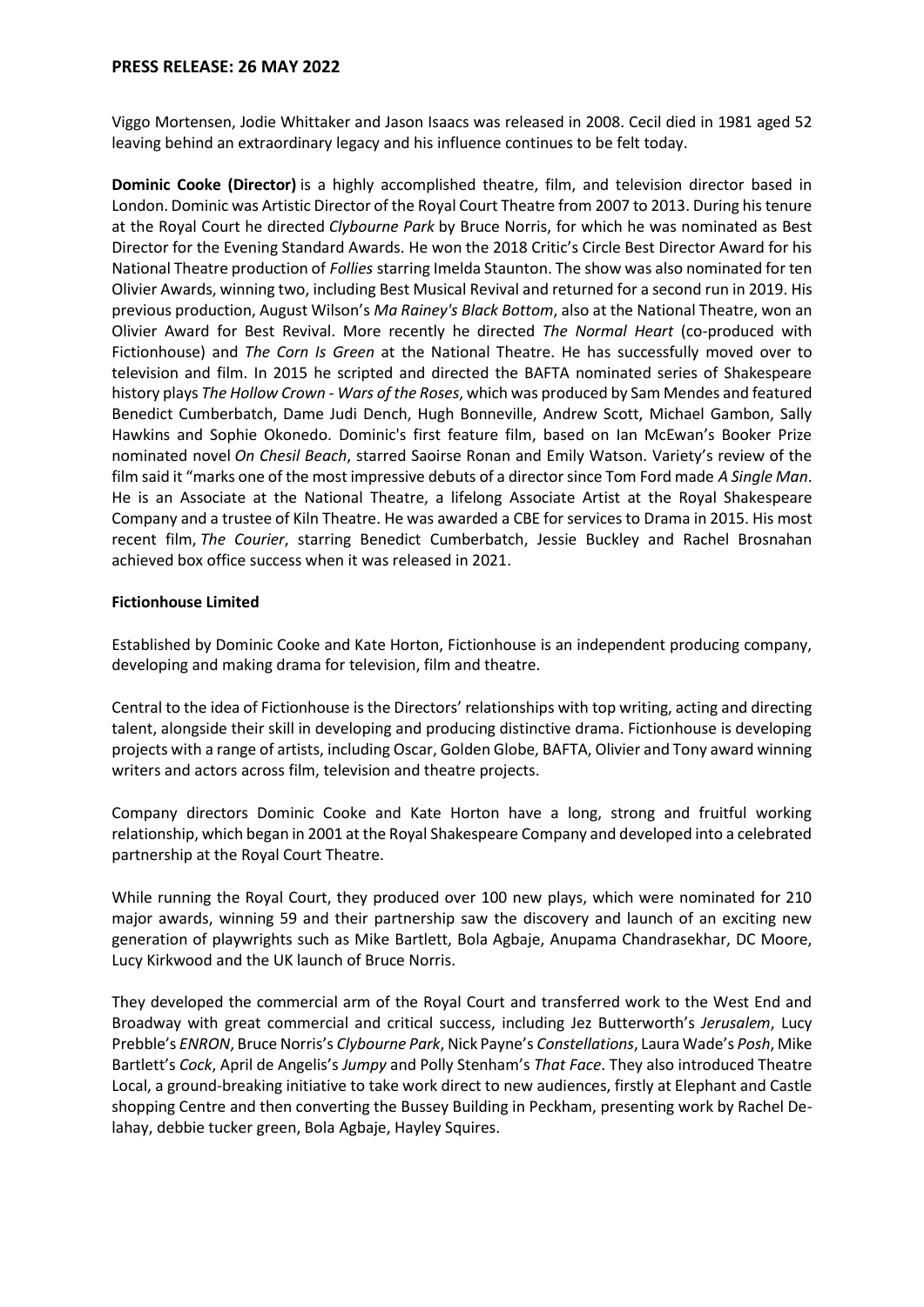Recent theatre projects include *The Normal Heart* by Larry Kramer (NT, London); Current projects include *The Music Man* (Broadway) and *The Narcissist* (Chichester Festival Theatre). Fictionhouse is in partnership with Ringside Media, the investment arm of television drama production company Ringside Studios.

#### [www.fictionhouse.co.uk](http://www.fictionhouse.co.uk/)

#### **Kate Horton**

Kate Horton is the co-founder of Fictionhouse, developing and producing work for theatre, television and film. She was previously Executive Director of the Royal Court Theatre, commercial director of the Royal Shakespeare Company and Deputy Executive Director of the National Theatre. She has produced over 100 world premieres, which have won many major awards including a Pulitzer Prize and Tony, Olivier and Critics Circle awards. Kate was the originating and commercial producer of Jez Butterworth's *Jerusalem,* Lucy Prebble's *ENRON,* Bruce Norris' *Clybourne Park* [U.K.] and Simon Stephens' *The Curious Incident of the Dog in the Night-Time.* 

#### **Playful Productions**

Playful Productions was founded in 2010 by Matthew Byam Shaw, Nia Janis and Nick Salmon to develop, produce and general manage theatre in the West End, on Broadway and on tour. Playful's productions have received one Oscar nomination, one Grammy nomination, 34 Olivier Awards, 10 Tony Awards and 8 Evening Standard Awards. Previous productions have starred Dame Helen Mirren, David Tennant, Sir Patrick Stewart, Sir Ian McKellen, Damian Lewis and Sophie Okonedo to name a few.  

Playful is a creative powerhouse collaborating with a range of partners, theatres and talent to create productions to inspire and captivate audiences. Playful has worked with writers including Peter Morgan and Hilary Mantel to develop explosive premieres in the UK and America including *Frost/Nixon*, *Wolf Hall* and *Bring up the Bodies* and *The Audience* which was further developed into global Netflix hit *The Crown*, with Playful as Executive Producer.  

Productions include *My Fair Lady* (London Coliseum); *Get Up Stand Up! The Bob Marley Musical* (Lyric); *The Mirror and the Light* (Gielgud); *Noises Off* (Garrick); *Kinky Boots* UK & Ireland Tour*; Imperium* (Gielgud); *Quiz*(Noël Coward); *The Moderate Soprano* (Duke of York's); *Shrek The Musical* UK & Ireland Tours; Edward Albee's *The Goat, or Who is Sylvia?; Flare Path* (Theatre Royal Haymarket); *Don Juan in Soho*; *American Buffalo; Hangmen* (UK & Broadway); *The Weir* (Wyndham's); *No Man's Land* (UK Tour & Wyndham's); *Kinky Boots* (Adelphi); *The Audience* (Gielgud, Broadway & Apollo); *Wolf Hall* and *Bring Up The Bodies* (Aldwych & Broadway); *South Downs/The Browning Version* (Harold Pinter); *Sweeney Todd* (Adelphi); *Hay Fever* (Noël Coward). As General Manager productions include *Moulin Rouge! The Musical* (Piccadilly); *Come From Away* (Phoenix); *Wicked* (Apollo Victoria, two UK & Ireland Tours & an international Tour); *Lady Day at Emerson's Bar & Grill* (Wyndham's); *An American in Paris*  (Dominion); *Groundhog Day* (Old Vic); *Blithe Spirit* (Gielgud); *Charlie and the Chocolate Factory*; *Shrek The Musical* (Theatre Royal, Drury Lane) [www.playfuluk.com](http://www.playfuluk.com/)

[www.playfuluk.com](http://www.playfuluk.com/) @playfulprods